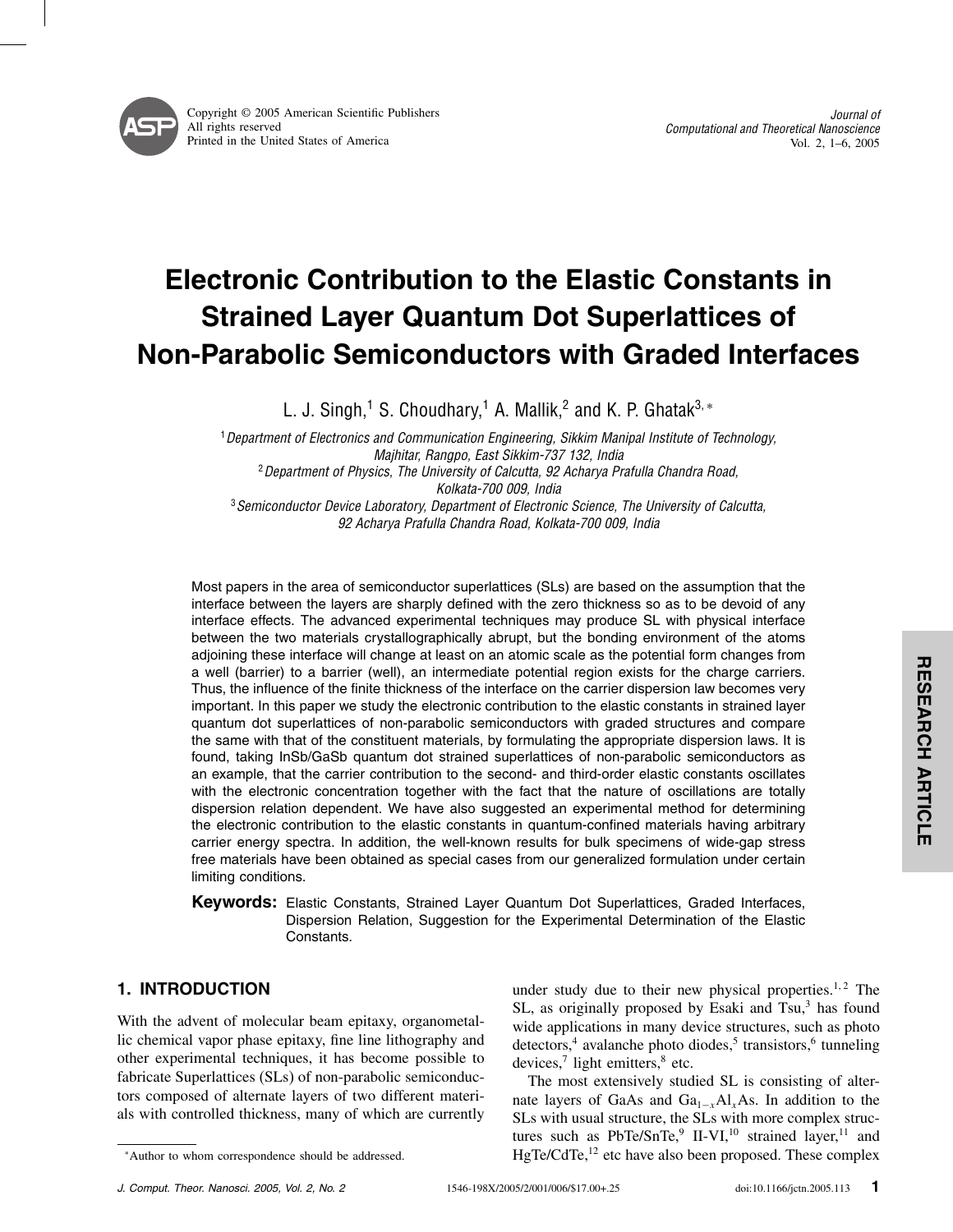structures have provided additional degrees of freedom through band gap engineering, so that the more parameters could be available for obtaining of the desired electronic and optical properties.It is worth remarking that the most papers in this vital area of modern nanostructured electronics are based on the assumption that the interface between the layers is sharply defined with the zero thickness so as to be devoid of any interface effects: the SL potential distribution may be considered as a one dimensional array of rectangular potential wells.The advanced experimental techniques may produce SL with physical interface between the two materials crystallographically abrupt, but the bonding environment of the atoms adjoining these interface will change at least on an atomic scale as the potential form changes from a well (barrier) to a barrier (well), an intermediate potential region exists for the charge carriers.Thus, the influence of the finite thickness of the interface on the carrier energy spectra becomes very important since the dispersion relation of the carriers governs all types of electron transport and optoelectronic properties.Although the strained layer quantum dot SLs of non parabolic semiconductors arc of current interest for both scientific and device purposes, nevertheless, it appears from the literature that the electronic contribution to the elastic constants for such heterostructures has yet to be investigated for the more practical case which occurs from the consideration of the finite width of the interface.

In this context, we wish to note that the theory for determining the carrier contribution to the elastic constants in ultra thin films of p-type Si already exists. $13$  It has been shown that the carrier contribution to the second and the third order elastic constants depend on the density-of-states function.<sup>14</sup> Sreedhar and Gupta<sup>14</sup> formulated the same for bulk specimens of non-parabolic compounds whose energy band structures are defined by the two-band model of Kane. It has therefore different values in various materials and varies with the electron concentration, with the thickness of ultra thin films and with the temperature for semiconductors and their heterostructures having various carrier energy spectra. The nature of these variations has been investigated by Ghatak and co-workers $^{13, 15, 16}$  and a few others.<sup>14, 17</sup> Some of the significant features, which have emerged from these studies, are:

- (a) The carrier contribution of the elastic constants increases monotonically with electron concentrations in bulk materials.
- (b) The nature of the variations is significantly affected by the presence of the band non-parabolicity.
- (c) The said contribution has relatively large values in ultra thin films in the presence of size quantization.

The above characteristics are considered as theoretical predictions, and no experimental results are available to the knowledge of the authors in support of these predictions for the present generalized systems.Therefore, it

RESEARCH ARTICLE

RESEARCH ARTICLE

would be of much interest to study the carrier contribution to the elastic constants for the present case and to suggest an experimental method of determining them for materials having arbitrary band structures.In quantum dot SLs with graded interfaces, the carrier contribution to the elastic constants will be rather significant since the Fermi energy for the present case exhibits composite oscillations with the electron concentration as compared with that of the constituent materials.

In the following, we shall investigate the second- and third-order elastic constants ( $\Delta C_{44}$  and  $\Delta C_{456}$ ) for the present system.The corresponding results for bulk specimens of stress free wide-gap materials have also been obtained from our generalized formulation for the purpose of assessing the influence of strain and interface width respectively.As already remarked we have also suggested the experimental methods for determining such contribution for materials having arbitrary dispersion laws. We shall study the doping dependence of  $\Delta C_{44}$  and  $\Delta C_{456}$  taking strained quantum dot InAs/GaSb SL as an example for the purpose of numerical computations.

### 2. THEORETICAL BACKGROUND

The dispersion relation of the conduction electrons in bulk specimens of stressed non-parabolic semiconductors can be expressed, $18$  in the absence of any quantization, as

$$
[k_x/a_i^*(E)]^2 + [k_y/b_i^*(E)]^2 + [k_z/f_i^*(E)]^2 = 1 \qquad (1)
$$

where  $[a_i^*(E)]^2 = L_i^*(E)[A_i^*(E) + (1/2)D_i^*(E)]^{-1}$ ,

$$
i = 1, 2, L_i^*(E) = [3E^2 + Eq_i - R_i],
$$
  
\n
$$
q_i = [(3E_{gi}/2e_i^2) - (3\varepsilon_i c_i^c/e_i^2)]
$$

where  $E_{gi}$  is the band gap,  $e_i$  are the momentum matrix elements,  $c_i^c$  is the conduction band deformation potential constant,  $\varepsilon_i$  is the trace of the strain tensor  $\hat{\varepsilon}_i$  which is given by

$$
\hat{\varepsilon}_i = \begin{vmatrix} \varepsilon_{xxi} & \varepsilon_{xyi} & 0 \\ \varepsilon_{xyi} & \varepsilon_{yyi} & 0 \\ 0 & 0 & \varepsilon_{zzi} \end{vmatrix}
$$
 (2)

 $\varepsilon_{xxi}, \varepsilon_{xyi}, \varepsilon_{yyi}$ , and  $\varepsilon_{zzi}$  are the various elements of  $\hat{\varepsilon}_i$ ,

$$
R_i = [e_i^{-2}(g_i)^2(\varepsilon_{xyi})^2 + (3/2)e_i^{-2}c_i^c\varepsilon_i(E_{gi} - c_i^c\varepsilon_i)]
$$

 $g_i$  is a constant describing the strain interaction between the conduction and valence bands,

$$
A_i^*(E) = (E + G_i^x)(E + H_i)^{-1},
$$
  
\n
$$
G_i^* = [E_{gi} - c_i^c \varepsilon_i + 3\bar{b}_{0i} \varepsilon_{xxi} - \bar{b}_{0i} \varepsilon_i (a_{0i} + c_i^c) \varepsilon_i],
$$
  
\n
$$
a_{0i} = -(x_i + 2_{y_i})/3, \quad \bar{b}_{0i} = (x_{i-} y_i)/3,
$$
  
\n
$$
d_{0i} = 2Z_i/\sqrt{3}, x_i, y_i
$$

2 J. Comput. Theor. Nanosci. 2, 1–6, 2005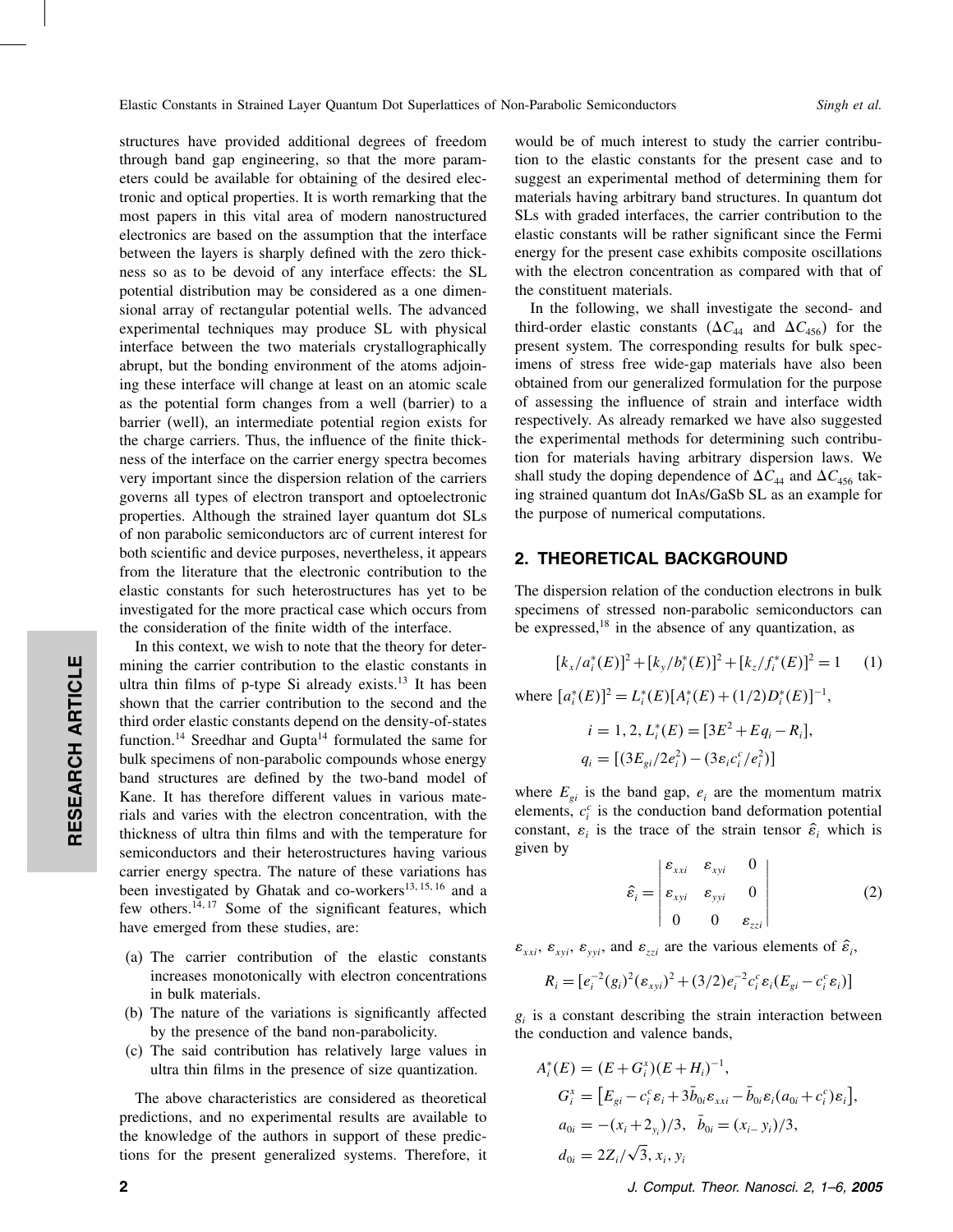$\overline{\phantom{a}}$ 

and  $Z_i$  are the matrix elements of the strain projection operator,

$$
H_i = [E_{gi} + c_i^c \varepsilon_i], \quad D_i^*(E) = \rho_i (E + H_i)^{-1},
$$
  
\n
$$
\rho_i = [d_{0i} \varepsilon_{xyi} (3)^{1/2}]
$$
  
\n
$$
[b_i^*(E)]^2 = L_i^*(E) [A_i^*(E) - (1/2)D_i^*(E)]^{-1},
$$
  
\n
$$
[f_i^*(E)]^2 = L_i^*(E)/C_i^*(E), \quad C_i^*(E) = (E + G_i^z)(E + H_i)^{-1}
$$

and

$$
G_i^z = \left[E_{gi} - c_i^c \varepsilon_i - (a_{0i} + c_i^c) \varepsilon_i + 3\bar{b}_{0i} \varepsilon_{zzi} - \bar{b}_{0i} \varepsilon_i\right]
$$

Therefore the dispersion law of the electrons in strained layer SLs of non-parabolic semiconductors with graded interfaces can be written, by extending the method as given in Ref.[19], as

$$
\cos(L_0 k) = [\phi(E)/2] \tag{3}
$$

where  $L_0 (= L_1 + L_2)$  is the period length,  $L_1$  and  $L_2$  are the widths of the barrier and well respectively,

$$
\phi(E) = \left\{ 2\cosh[\beta(E)]\cos[\gamma(E)] + T(E)\sinh[\beta(E)]\sin[\gamma(E)] + \Delta_0 \left\{ \left[ \frac{K_0^2(E)}{K'(E)} - 3K'(E) \right] \cosh[\beta(E)]\sin[\gamma(E)] + \left( 3K_0(E) - \frac{[K'(E)]^2}{K_0(E)} \right) \sinh[\beta(E)]\cos[\gamma(E)] \right\} + \Delta_0 \left\{ \left\{ 2\{K_0(E)\}^2 - 2\{K'(E)\}^2 \right\} + \Delta_0 \left\{ \left\{ 2\{K_0(E)\} \cos[\gamma(E)] + \frac{1}{12} \left\{ \frac{5K_0^3(E)}{K'(E)} + \frac{5[K'(E)]^3}{K_0(E)} - 34K'(E)K_0(E) \right\} \right\} + \sinh[\beta(E)]\sin[\gamma(E)] \right\},\
$$
  

$$
T(E) = \left[ \frac{K_0(E)}{K'(E)} - \frac{K'(E)}{K_0(E)} \right], \quad \beta(E) = K_0(E)(L_1 - \Delta_0)
$$

 $\Delta_0$  is the interface width,

$$
\gamma(E) = K'(E)(L_2 - \Delta_0),
$$
  
\n
$$
K'(E) = \left\{ (E + G_1^z)^{-1} (E + H_1)(3E^2 + Eq_1 - R_1) - (E + G_1^z)^{-1} \left( E + G_1^x + \frac{1}{2} \rho_1 \right) k_x^2 - (E + G_1^z)^{-1} \left( E + G_1^x - \frac{1}{2} \rho_1 \right) k_x^2 \right\}^{1/2},
$$

$$
K_0(E) = \left\{ (V_0 - E - H_2)(E_1 + G_2^x)^{-1} (3E_1^2 + E_1 q_2 - R_2) + (E_1 + G_2^x)^{-1} \left( E_1 G_2^x + \frac{1}{2} \rho_2 \right) k_x^2 + (E_1 + G_2^x)^{-1} \left[ E_1 + G_2^x - \frac{1}{2} \rho_2 \right] k_y^2 \right\}^{1/2}
$$

 $E_1 = E - V_0$ , and  $V_0 (= E_{g2} - E_{g1})$  is the potential barrier encountered by the electron.

Therefore the electron energy spectrum in strained layer quantum dot SLs of non-parabolic semiconductors with graded interfaces can be written as

$$
(n_z \pi / d_z)^2 = \left[ -\theta_0^2 + (\delta(E') / L_0^2) \right] \tag{4}
$$

where  $n_z (= 1, 2, 3, ...)$  is the size quantum number along z-direction,  $d_z$  is the width along z direction,  $\theta_0^2 =$  $[(n_x \pi/d_x)^2 + (n_y \pi/d_y)^2]$ ,  $n_x$  and  $n_y$  are size quantum numbers along x and y directions,  $d_x$  and  $d_y$  are the widths along x and y directions,  $\delta(E') = {\cos^{-1}[\frac{1}{2}\psi(E')]}\n$ <sup>2</sup>

$$
\psi(E') = \left\{ 2\cosh[\beta(E')]\cos[\gamma(E')]\n+ T(E')\sinh[\beta(E')]\sin[\gamma(E')]\n+ \Delta_0 \left\{ \left[ \frac{K_0^2(E)}{K'(E)} - 3K'(E') \right] \cosh[\beta(E)]\sin[\gamma(E')]\n+ \left( 3K_0(E) - \frac{[K'(E')]^2}{K_0(E')}\right) \sinh[\beta(E')]\cos[\gamma(E')]\n+ \Delta_0 \left\{ 2\{K_0(E')\}^2 - 2\{K'(E')\}^2\}\n\times \cosh[\beta(E')]\cos[\gamma(E')]\n+ \frac{1}{12} \left\{ \frac{5K_0^3(E')}{K'(E')} + \frac{5[K'(E')]^3}{K_0(E')} - 34K'(E')K_0(E')\n+ \frac{1}{12} \left\{ \frac{5K_0^3(E')}{K'(E')} + \frac{5[K'(E')]^3}{K_0(E')} \right\}\n\times \sinh[\beta(E')]\sin[\gamma(E')] \right\}\n\beta(E') = K_0(E')(d_x - \Delta_0),
$$
\n
$$
K_0(E') = \left\{ (V_0 - E' - H_2)(E_1 + G_2^2)^{-1}(3E_1^2 + E_1q_2 - R_2) + (E_1 + G_2^2)^{-1} \left(E_1 + G_2^2 + \frac{1}{2}\rho_2\right) \left(\frac{n_x \pi}{d_x}\right)^2 + (E_1 + G_2^2)^{-1} \left[E_1 + G_2^2 - \frac{1}{2}\rho_2\right] \left(\frac{n_y \pi}{d_y}\right)^2 \right\}^{1/2}
$$

 $E_1 = E' - V_0$  and  $V_0 (= E_{g2} - E_{g1})$  is the potential barrier encountered by the electron.

$$
\gamma(E')=K'(E')(d_{y}-\Delta_{0}),
$$

J. Comput. Theor. Nanosci. 2, 1–6, 2005 3

 $d_{y}$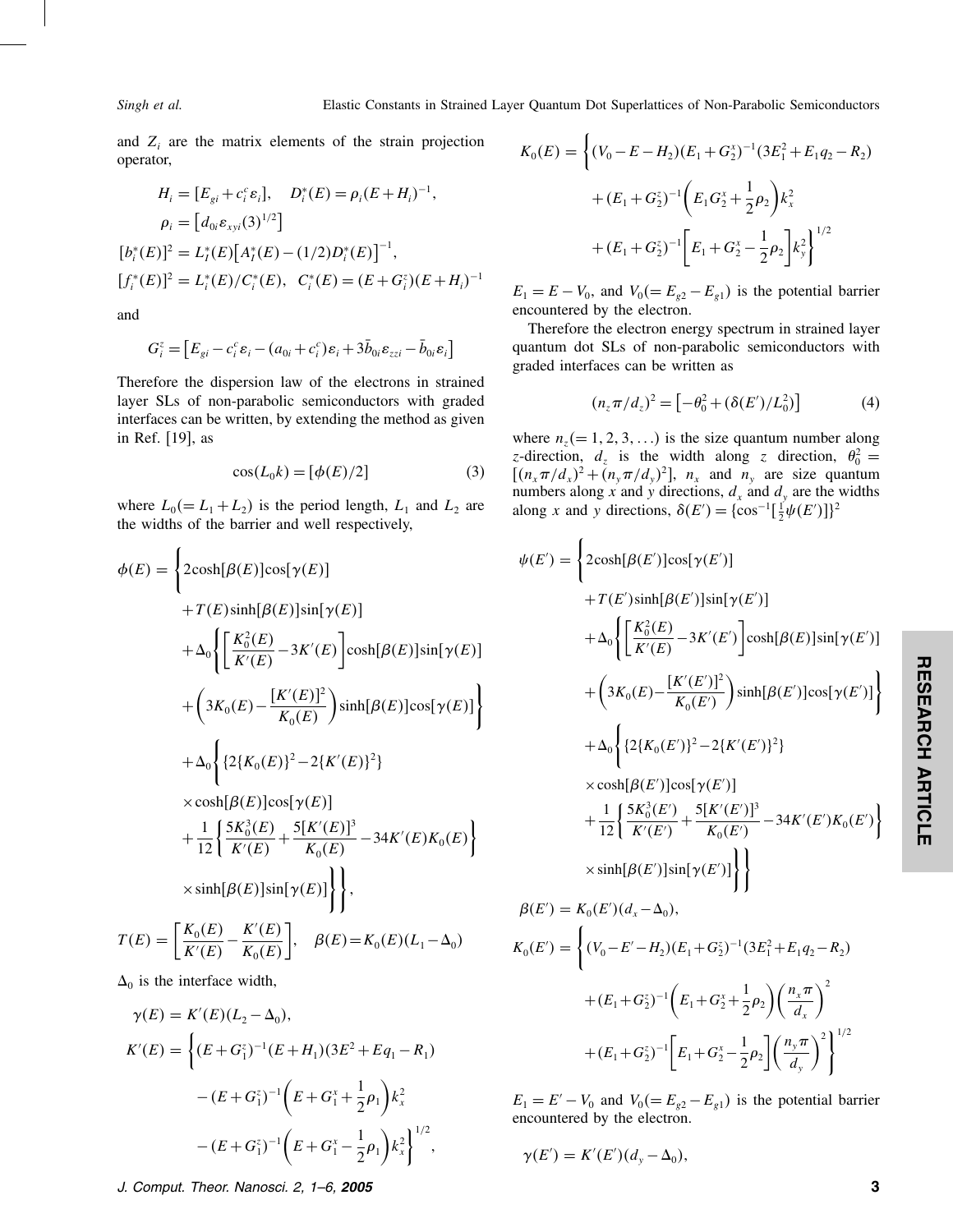$$
K'(E') = \left\{ (E' + G_1^z)^{-1} (E' + H_1)(3E'^2 + Eq_1 - R_1) - (E' + G_1^z)^{-1} \left( E' + G_1^x + \frac{1}{2} \rho_1 \right) \left( \frac{n_x \pi}{d_x} \right)^2 - (E' + G_1^z)^{-1} \left( E' + G_1^x - \frac{1}{2} \rho_1 \right) \left( \frac{n_y \pi}{d_y} \right)^2 \right\}^{1/2}
$$

 $T(E')=\left[\frac{K_0(E')}{K'(E')}\right]$  $\frac{K_0(E')}{K'(E')} - \frac{K'(E')}{K_0(E')}$  $\frac{K'(E')}{K_0(E')}$  and E' is the totally quantized energy.

Considering only the lowest mini band, since in an actual SL only the lowest miniband is significantly populated at low temperatures, where the quantum effects become prominent, the electron statistics can be written as

$$
n_0 = \frac{1}{d_x d_y d_z} \sum_{n_x=1}^{n_{x_{\text{max}}}} \sum_{n_y=1}^{n_{y_{\text{max}}}} \sum_{n_z=1}^{n_{z_{\text{max}}}} \frac{A(1 + A \cos \lambda)}{(1 + A^2 + 2A \cos \lambda)}
$$
(5)

in which,  $A = \exp[(E_F - E')/k_B T]$ , E' is the root of Eq. (4),  $E_F$  is the Fermi energy in the present case,  $k_B$  is Boltzmann constant, T is temperature,  $\lambda = \Gamma/k_B T$ ,  $\Gamma = \pi$ .  $k_B \cdot T_D$  and  $T_D$  is the Dingle temperature. The carrier contribution to the second- and third-order elastic constants can, respectively, be expressed<sup>16</sup> as

$$
\Delta C_{44} = -(G_0^2/9) \frac{\partial n_0}{\partial E_F} \tag{6}
$$

$$
\Delta C_{456} = (G_0^3 / 27) \frac{\partial^2 n_0}{\partial E_F^2}
$$
 (7)

where  $G_0$  is the deformation potential.

Thus, combining Eqs.  $(5)$ ,  $(6)$ , and  $(7)$ , we get

$$
\Delta C_{44} = \left( -\frac{G_0^2}{9d_x d_y d_z k_B T} \right) \sum_{n=0}^{n_{\text{max}}} \sum_{L=1}^{L_{\text{max}}} \times \left[ \frac{A(1 - A^2 + 3A \cos \lambda + 3A^2 \cos^2 \lambda)}{(1 + A^2 + 2A \cos \lambda)^2} \right] \tag{8}
$$
  

$$
\Delta C_{456} = \left( \frac{G_0^3}{27d_x d_y d_z (k_B T)^2} \right)
$$
  

$$
C_{\text{max}} C_{\text{max}} L_{\text{max}}
$$

$$
\times \sum_{n=0}^{n_{\text{max}}} \sum_{L=1}^{n_{\text{max}}} \left[ A \left[ (1 + A^2 + 2A \cos \lambda)^{-2} \times (1 - A^2 + 3A \cos \lambda + 3A^2 \cos^2 \lambda) \right] \right.
$$
  
 
$$
\times (1 - A^2 + 3A \cos \lambda + 3A^2 \cos^2 \lambda)
$$
  
 
$$
\times (1 - A^2 + 3A \cos \lambda + 3A^2 \cos^2 \lambda) + A(1 + A^2 + 2A \cos \lambda)^{-2}
$$
  
 
$$
\times (-2A + 3 \cos \lambda + 6A \cos^2 \lambda)] \quad (9)
$$

The Eq. (8) and (9) represent the expressions for  $\Delta C_{44}$ and  $\Delta C_{456}$  for the present system. The expression for  $n_0$  for the constituent non-parabolic materials will be given by Eq. (5) where  $E'$  has to be determined from

$$
[n_x \pi/(d_x a_i^*(E'))]^2 + [n_y \pi/(d_y b_i^*(E'))]^2
$$
  
+ 
$$
[n_z \pi/(d_z f_i^*(E'))]^2 = 1
$$
 (10)

In the absence of stress and under the substitution  $e_i^2 =$  $3\hbar^2 E_{gi}/4m_i^*$  where  $m_i^*$  is the effective electron mass at the edge of the conduction band, the Eq.  $(1)$  assumes the form<sup>20</sup>

$$
E(1+\alpha \cdot E) = \hbar^2 k^2 / 2m_i^* \tag{11}
$$

where  $\alpha = 1/E_{gi}$  and  $\hbar$  is Dirac's constant.

The Eq.(11) is known in the literature as the two band model of Kane.<sup>20</sup> Besides, this particular equation is being extensively used to study the electronic properties of nanostructured III-V compounds, ternary and quaternary alloys, and is a special case of Eq.  $(1)$ . The expressions of  $n_0$ ,  $\Delta C_{44}$ , and  $\Delta C_{456}$  can, respectively, be written as

$$
n_0 = N_c[F_{1/2}(\eta) + (15\alpha \cdot k_B T/4)F_{3/2}(\eta)] \tag{12}
$$

$$
\Delta C_{44} = -\left(G_0^2 N_c / 9K_B T\right) \left[F_{-1/2}(\eta) + (15\alpha \cdot k_B T/4) F_{1/2}(\eta)\right]
$$
\n(13)

and 
$$
\Delta C_{456} = (G_0^3 N_c / 27 K_B^2 T^2)
$$
  
  $\times [F_{-3/2}(\eta) + (15\alpha \cdot k_B T/4) F_{-1/2}(\eta)]$  (14)

where  $N_c \equiv 2(2\pi m_i^* K_B T/h^2)^{3/2}$ ,  $\eta \equiv E_F/K_B T$  and  $F_t(\eta)$ is the one parameter Fermi-Dirac integral of order  $t^{21}$ which can be defined as

$$
F_t(\eta) = (\Gamma(t+1))^{-1} \int_0^\infty x^t [1 + \exp(x-\eta)]^{-1} \quad \text{for } t > -1
$$
\n(15)

or for all t, analytically continued as a complex contour integral around the negative  $x$ -axis as

$$
F_t(\eta) = (\Gamma(-t)/2\pi\sqrt{-1})^{-1} \int_{-\infty}^{0} x^t [1 + \exp(x - \eta)]^{-1}
$$
\n(16)

For specimens of stress free wide gap semiconductors, the expressions for  $n_0$ ,  $\Delta C_{44}$  and  $\Delta C_{456}$  can, respectively be written as

$$
n_0 = N_c F_{1/2}(\eta) \tag{17}
$$

$$
\Delta C_{44} = -\left(G_0^2 N_c / 9K_B T\right) F_{-1/2}(\eta) \tag{18}
$$

and 
$$
\Delta C_{456} = (G_0^3 N_c / 27 K_B^2 T^2) F_{-3/2}(\eta)
$$
 (19)

It may be noted that Eqs.  $(17)$  to  $(19)$  are well-known in the literature.<sup>15</sup>

## SUGGESTION FOR EXPERIMENTAL DETERMINATIONS OF THE ELECTRONIC CONTRIBUTION TO THE ELASTIC CONSTANTS FOR MATERIALS HAVING ARBITRARY DISPERSION LAWS

It is well-known that in the presence of a classically large magnetic field, the density-of-state function remains unchanged and the thermoelectric power is independent of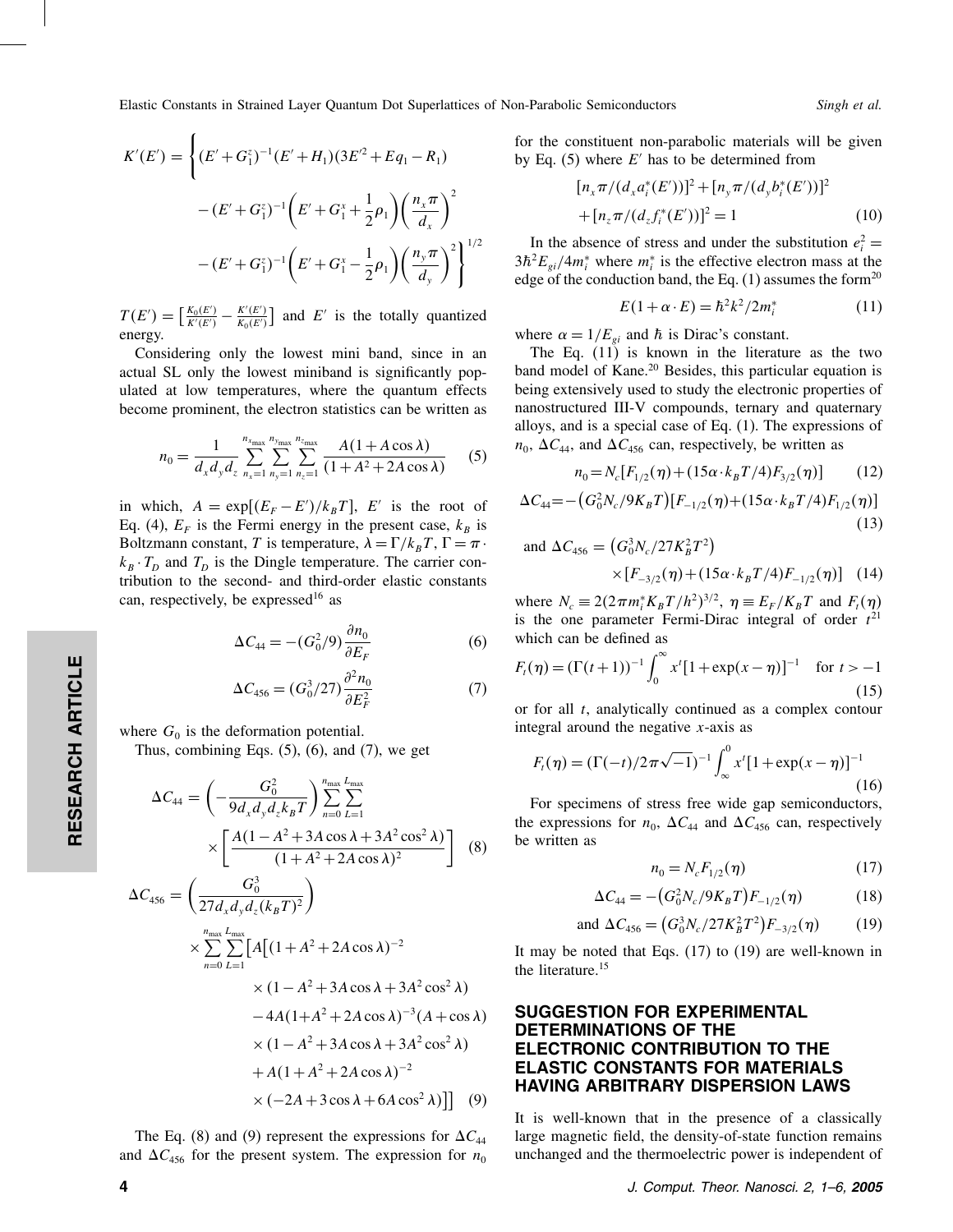scattering mechanisms.<sup>22, 23</sup> The magnitude of the thermoelectric power  $(T_0)$  in the present case can be written as<sup>22</sup>

$$
T_0 = \left(\frac{1}{eTn_0}\right) \int_{-\infty}^{\infty} (E - E_F)R(E) \left[-\frac{\partial f}{\partial E}\right] dE \qquad (20)
$$

where  $R(E)$  is the total number of states and f is the distribution function. Following Tsidilkoviski, $^{23}$  Eq. (20) can be written as

$$
T_0 = \left(\pi^2 K_B^2 T / 3en_0\right) \left(\frac{\partial n_0}{\partial E_F}\right) \tag{21}
$$

Using Eqs.  $(6)$ ,  $(7)$ , and  $(20)$ , we get

$$
\Delta C_{44} = -\left(G_0^2 e T_0 n_0 / 3 \pi^2 K_B^2 T^2\right) \tag{22}
$$

$$
\Delta C_{456} = \left( n_0 e G_0^3 T_0^2 / 3 \pi^4 K_B^3 T \right) \left( 1 + \frac{n_0}{T_0} \frac{\partial T_0}{\partial n_0} \right) \tag{23}
$$

Thus, we can summarize the whole mathematical background in the following way.From the expression of carrier statistics in strained layer quantum dot superlattices of non-parabolic semiconductors with graded structure by incorporating all the system parameters, we have formulated the generalized expressions for  $\Delta C_{44}$  and  $\Delta C_{456}$ respectively. The expressions of  $\Delta C_{44}$  and  $\Delta C_{456}$  for quantum dots of the constituent materials form a special case of our analysis where  $E'$  is the only dispersion relation dependent quantity. From our generalized formulation, we have obtained the well-known expressions of  $n_0$ ,  $\Delta C_{44}$ , and  $\Delta C_{456}$  in bulk specimens of wide gap stress free degenerate materials.<sup>15</sup> This fact is the indirect mathematical test of our generalized analysis.In addition, we have suggested an experimental method for determining the  $\Delta C_{44}$  and  $\Delta C_{456}$ for materials having arbitrary dispersion laws.

#### 3. RESULTS AND DISCUSSION

Using the Eqs.  $(5)$ ,  $(8)$ , and  $(9)$  for the strained layer InAs/GaSb quantum dot SL together with the parameters<sup>18</sup>

$$
m_i^* = 0.023m_0, \ E_{g1} = 0.41 \text{ eV}, \ e_1 = 10 \times 10^{-11} \text{ eV}m,
$$
  
\n
$$
g_1 = 2 \text{ eV}, \ c_1^c = 20 \text{ eV}, \ (S_{44})_1 = 0.3 \times 10^{-3} \text{ KBar}^{-1},
$$
  
\n
$$
d_{01} = -4.4 \text{ eV}, \ (a_{01} + c_1^c) = 8 \text{ eV}, \ \bar{b}_{01} = -1.8 \text{ eV},
$$
  
\n
$$
(S_{11})_1 = 0.09 \times 10^{-3} \text{ KBar}^{-1},
$$
  
\n
$$
(S_{12})_1 = 0.48 \times 10^{-3} \text{ KBar}^{-1}, \ \sigma = 4 \text{ KBar}
$$

for InAs and

 $m_2^* = 0.048m_0, E_{g2} = 0.81$  eV,  $e_2 = 14 \times 10^{-11}$  eVm,  $g_2 = 4$  eV,  $c_2^c = 30$  eV,  $d_{02} = -6$  eV,  $(S_{44})_2 = 0.6 \times 10^{-3}$  KBar<sup>-1</sup>,  $(a_{02} + c_2^c) = 10$  eV,  $\bar{b}_{02} = -4 \text{ eV}, \quad (S_{11})_2 = 0.71 \times 10^{-3} \text{ KBar}^{-1},$  $(S_{12})_2 = 0.46 \times 10^{-3}$  KBar<sup>-1</sup> for GaSb  $\Delta_0 = 5 \text{ Å}, \quad L_0 = 120 \text{ Å}, \quad L_1 = 60 \text{ Å}, \quad T_D = 9.4 \text{ K},$  $d_x = d_y = d_z = 60$  Å and  $T = 4.2$  K



Fig. 1. Plots of the normalized  $\Delta C_{44}$  and  $\Delta C_{456}$  versus  $n_0$  in stressed quantum dot InAs/GaSb SL with  $\Delta \neq 0$  as shown by curves a and b. The curves c and d exhibit the same dependence in absence of stress.The curves e, f, g, and h exhibit the dependence of  $\Delta C_{44}$  and  $\Delta C_{456}$  on  $n_0$  for quantum dots of InAs/GaSb respectively.

we have plotted in Figure 1 the normalized  $\Delta C_{44}$  $(\Delta C_{44}/T_1, T_1 = -(G_0^2 n_0/9K_B T))$  and the normalized  $\Delta C_{456}$   $(\Delta C_{456}/T_2, T_2 = (G_0^3 n_0 / 27K_B^2 T^2))$  versus the electron concentration in stressed quantum dot InAs/GaSb SL with  $\Delta_0$  (the finite width of the interface)  $\neq 0$  as shown by curves a and b.The curves c and d of Figure l exhibit the same dependence in the absence of stress. Besides the curves e, f, g, and h show the dependences of  $\Delta C_{44}$  and  $\Delta C_{456}$  on  $n_0$  for quantum dots of InAs and GaSb respectively. It appears from Figure 1 that both  $\Delta C_{44}$  and  $\Delta C_{456}$ increase with increasing  $n_0$  in different oscillatory manners for all types of materials as considered here. The natures of oscillations are totally determined by the respective dispersion realation.The combined influences of the strain and the finite width of the interface enhance the numerical values of both  $\Delta C_{44}$  and  $\Delta C_{456}$  respectively. The numerical values of  $\Delta C_{44}$  and  $\Delta C_{456}$  are greatest for the present system and the least for the quantum dot of GaSb respectively.

It may be noted that our experimental suggestions for the determination of  $\Delta C_{44}$  and  $\Delta C_{456}$  are valid for materials having arbitrary dispersion relations. Since the experimental curve of  $n_0$  versus  $T_0$  is not available in the literature to the best our knowledge for the present system, we cannot compare our theoretical formulation with the proposed experiment although the generalized analysis as presented in this context would be useful and the Eqs.(22) and (23) are important in probing the band structures of different materials.

We wish to note in view of large changes of the elastic constants with  $n_0$ , detailed experimental work on secondand third-order elastic constants as functions of  $n_0$  would be